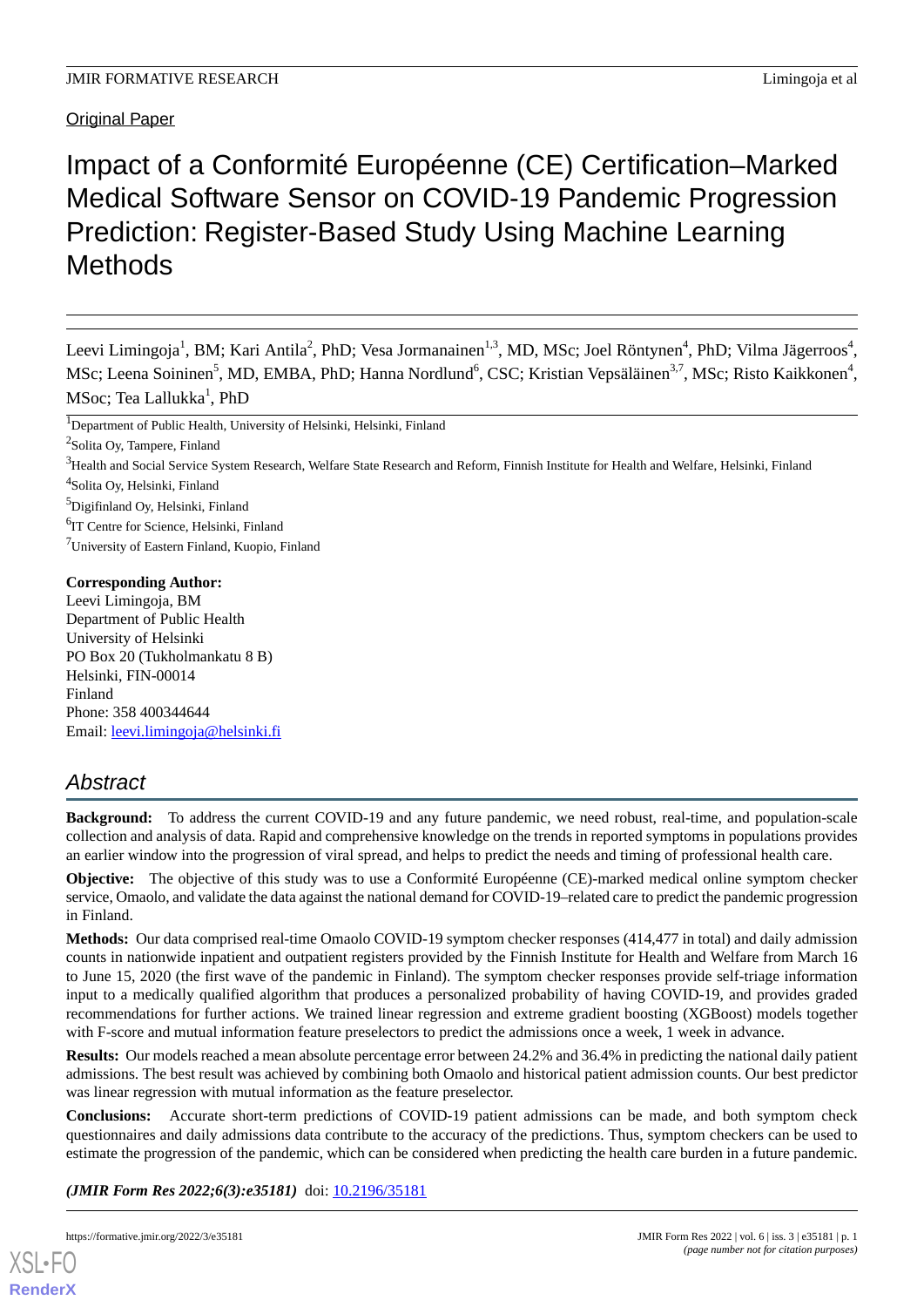#### **KEYWORDS**

health care; health technology assessment; machine learning; COVID-19; COVID-19 forecasting; pandemic; health technology; digital health; online symptom checker; health data; admission data; viral spread

## *Introduction*

## **Data**

## **Background**

The rapid spread of the SARS-CoV-2 virus leading to a pandemic presented challenges for nationwide assessment of the progression of the COVID-19 pandemic [[1\]](#page-8-0). The virus was first discovered in Wuhan, China, in December 2019, and COVID-19 was declared a pandemic by the World Health Organization in March 2020 [\[2](#page-8-1)-[4\]](#page-8-2). In Finland, cases started to appear in late February 2020, and the Finnish government announced a national lockdown in mid-March 2020 to slow the viral spread and protect risk groups [[1\]](#page-8-0).

Digital health technology tools such as symptom checkers have been used in different countries (eg, Finland, France, Israel, Italy, the Netherlands, the United Kingdom, and the United States) as self-triage tools for possible SARS-CoV-2 infections [[5](#page-8-3)[-11](#page-8-4)]. In Finland, a COVID-19 symptom checker was added to a preexisting national Conformité Européenne (CE)-marked medical symptom checker service, Omaolo [[5-](#page-8-3)[12](#page-8-5)]. The web-based symptom checker provides the user with advice on further actions based on a medically approved algorithm. Although there have been studies about how well symptom checkers perform as clinical tools [[13\]](#page-8-6), to our knowledge, the potential of these data for predicting epidemic progression has not yet been studied. Having real-time comprehensive data on reported symptom trends could provide an earlier window into the viral spread and help predict the burden of professional health care.

To study if the data collected by the Omaolo service and the national care notification registers could be used to predict pandemic progression in Finland, we used the methods of machine learning. Perhaps the best potential of machine learning over more traditional methods lies in its ability to better adapt to the data, and thus to the evolution of the underlying phenomenon. With large data sets such as the Omaolo COVID-19 symptom checker responses, machine learning may also uncover more complex associations between the factors contributing to the predicted outcomes. Machine learning models can also be trained and retrained along the way to reveal how the significance of the individual input variables for making the predictions will change over time and to become a more accurate predictor as more data are collected.

## **Objectives**

The study objective was to assess if a nationwide symptom checker can be used as a predictive tool in estimating the national progression of the COVID-19 pandemic and health care admissions by utilizing machine learning methods.

# *Methods*

## *Omaolo*

The COVID-19 epidemic in Finland started in mid-March 2020. On March 16, 2020, the Finnish government announced a state of emergency due to the COVID-19 epidemic, and consequently implemented several physical distancing measures aimed at slowing the spread and protecting risk groups [[1\]](#page-8-0). Part of the national response was the Omaolo COVID-19 web-based symptom self-assessment tool, a CE-marked medical device [[5](#page-8-3)[,12](#page-8-5)]. Omaolo was launched for use March 16, 2020, and was published in the two national languages (Finnish and Swedish) and later also in English. The COVID-19 symptom checker functioned as any other symptom checker in Omaolo, and was jointly developed by DigiFinland Oy, Duodecim Publishing Company Ltd, the Finnish Institute for Health and Welfare (THL), Solita Oy, and Mediconsult Oy.

In the symptom checker, the user answers a set of predefined, expert-validated questions. As a result, it returns self-triage information on how to proceed with one's situation. The progress of filling in the questionnaire from start to finish is recorded to the log files of the service. The respondent has a choice to answer anonymously without including one's personal information in the process. The questionnaire itself includes several background questions such as age, postal code, gender, and reason for filling in the questionnaire; existing medical conditions; whether the respondent has had close contact with a COVID-19–positive person; whether the respondent or close contacts have been ordered to quarantine by a physician; where the respondent thinks they may have caught the virus; and what kind of work the respondent does in regard to contacts with others (the full Omaolo questionnaire is provided in [Multimedia](#page-7-0) [Appendix 1](#page-7-0)). The questionnaire has been updated several times during the pandemic to better coincide with the latest COVID-19 research [[5\]](#page-8-3).

During the study period, a total of 547,428 responses were submitted to Omaolo. Of these, the contents of 132,951 responses were unsaved due to technical reasons. Almost all of the unsaved responses were submitted prior to March 28, 2020, when Omaolo was yet not configured to save the anonymous responses. A small number of the anonymous responses were not saved during short maintenance breaks throughout the period. Accounting for these losses, a total of 414,477 responses were available for analyses. Care reminders, the self-triaged recommendations for care as given by the Duodecim Evidence-Based Medicine Electronic Decision Support service [[5\]](#page-8-3), were available for all submitted responses, including the unsaved responses. The data were pseudoanonymized prior to the analyses.

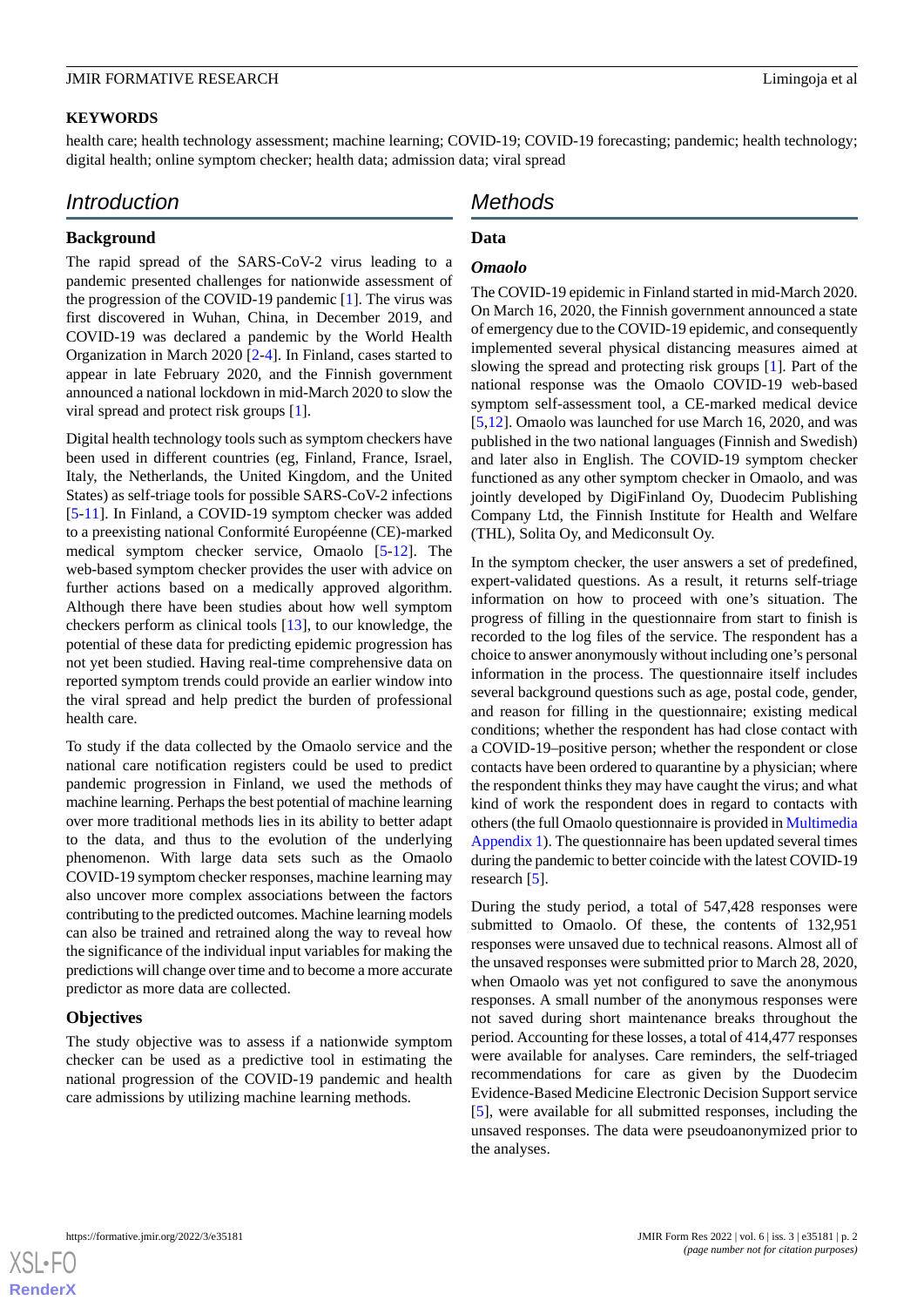#### *National Registers: Hilmo, Avohilmo, and Paavo*

We used the established national care notification registries Hilmo and Avohilmo [[14\]](#page-8-7) of the THL to estimate the demand of COVID-19–related care. These registers contain structured inpatient (Hilmo) and outpatient (Avohilmo) records from all public and private specialist care hospitals in Finland. These records were combined in the data preprocessing stage and are hereafter referred to collectively as "Hilmo." The data were anonymized of all identifiers before use.

As a supplementary source, we used the publicly available version of the Paavo register maintained by Statistics Finland [[15\]](#page-8-8). Among other variables, Paavo contains basic demographics of Finnish citizens based on the postal code of their residence. We used these data to identify and rectify the regional bias in age distribution of the Omaolo users. These data were anonymous at the source.

#### **Predicting the Daily Use of Health Care Resources**

We chose our study period to be from March 16, 2020, corresponding to the release of the COVID-19 symptom checker, to June 15, 2020, as the approximate beginning of a period of low activity in the pandemic following the first wave. For the predictions, we used two regressors: linear regression [[16\]](#page-8-9) and extreme gradient boosting (XGBoost) regression [\[17](#page-8-10)]. The reasoning behind selecting two regressors was to compare a simple and traditional method (linear regression) to a modern option (XGBoost regression) with many hyperparameters that can be learned from the data. Both methods were implemented with three feature preselection strategies: a human expert (KA), F-score [[16\]](#page-8-9), and mutual information [\[18](#page-8-11)]. All regressor feature selector combinations were tested separately resulting in six different machine learning models.

We chose a scenario where the number of daily COVID-19–related health care admissions, as extracted from the Hilmo register, was predicted 1 week ahead, every week on Wednesdays. This follows a hypothetical scenario where the resources for the following 7 days would be decided midweek (on Wednesday) to give 2 full days to prepare for the weekend, for example by reassessing the need for extra resources and personnel.

For training, testing, and validation of the models, we used time-series nested cross-validation [[19\]](#page-8-12). This strategy was chosen to ensure that the model is trained and tested with samples independent from the validation set; thus, no information from the samples past the prediction point was used. During cross-validation, the set of features (and other hyperparameters in the case of XGBoost), with which the regressor best generalizes its predictions to unseen data in terms of average prediction error on different validation sets, is selected for a given regressor.

We also chose to train the classifiers with Hilmo and Omaolo data first separately and then combined. This was to test how much, if any, the results would improve if the data from both sources were used.

#### **Profiling the Motives of Omaolo COVID-19 Symptom Checker Users**

The Omaolo COVID-19 symptom checker achieved considerable popularity immediately after its release. Tens of thousands of responses per day were submitted during the first week. The submission activity showed clear peaks during infomercials and other major media mentions. To distinguish the users that were truly suspecting a COVID-19 exposure from the users that were visiting Omaolo just out of curiosity, a question about this matter was added to the questionnaire in the form of a simple tick-box on March 28, 2020. After this update, it was found that approximately 40% of the responses had the out-of-curiosity option checked. We then investigated whether it was possible to distinguish the two response profiles (out-of-curiosity or not) and which questions were the best predictors of this behavior. We used a naive Bayes classifier [[20\]](#page-8-13), logistic regression [[16\]](#page-8-9), and XGBoost binary classifier [[17\]](#page-8-10). We chose naive Bayes and logistic regression because they are widely used in medicine and other fields. XGBoost was included since it is based on a different approach (an ensemble of trees) and thus provides an interesting comparison to the two established methods.

All three models were tested with 5-fold random cross-validation, and the sensitivity and specificity for each fold were computed and finally averaged over all folds. The size of the majority set (not out-of-curiosity) was balanced by undersampling to the size of the minority prior to cross-validation.

All analyses, both the predictions and profiling, were performed using Python version 3.6 [[21\]](#page-8-14) with the feature selectors, classifiers, and regressors from Scikit-learn module version 1.0 [[22\]](#page-8-15).

#### **Ethical Consideration**

Our study data are based on statistical register data at the national level. These register data contain no personalizing identifiers. Therefore, this study does not fall under the purview of laws regarding medical research. The study protocol does not violate any ethical considerations or standards, according to a statement from the Medical Ethics Committee of the Hospital District of Helsinki and Uusimaa in Finland (June 2013).

## *Results*

#### **Predicting the Daily Use of Health Care Resources**

Women used the web-based symptom checker more often than men; approximately two-thirds of the filled-in forms were completed by women ([Table 1](#page-3-0)). People of working age were also using the symptom checker more than other age groups. Most of the questionnaires (approximately half) were completed in Southern Finland. Cough was the most common symptom, followed by sore throat, fever, headache, and difficulty breathing.

 $XS$  $\cdot$ FC **[RenderX](http://www.renderx.com/)**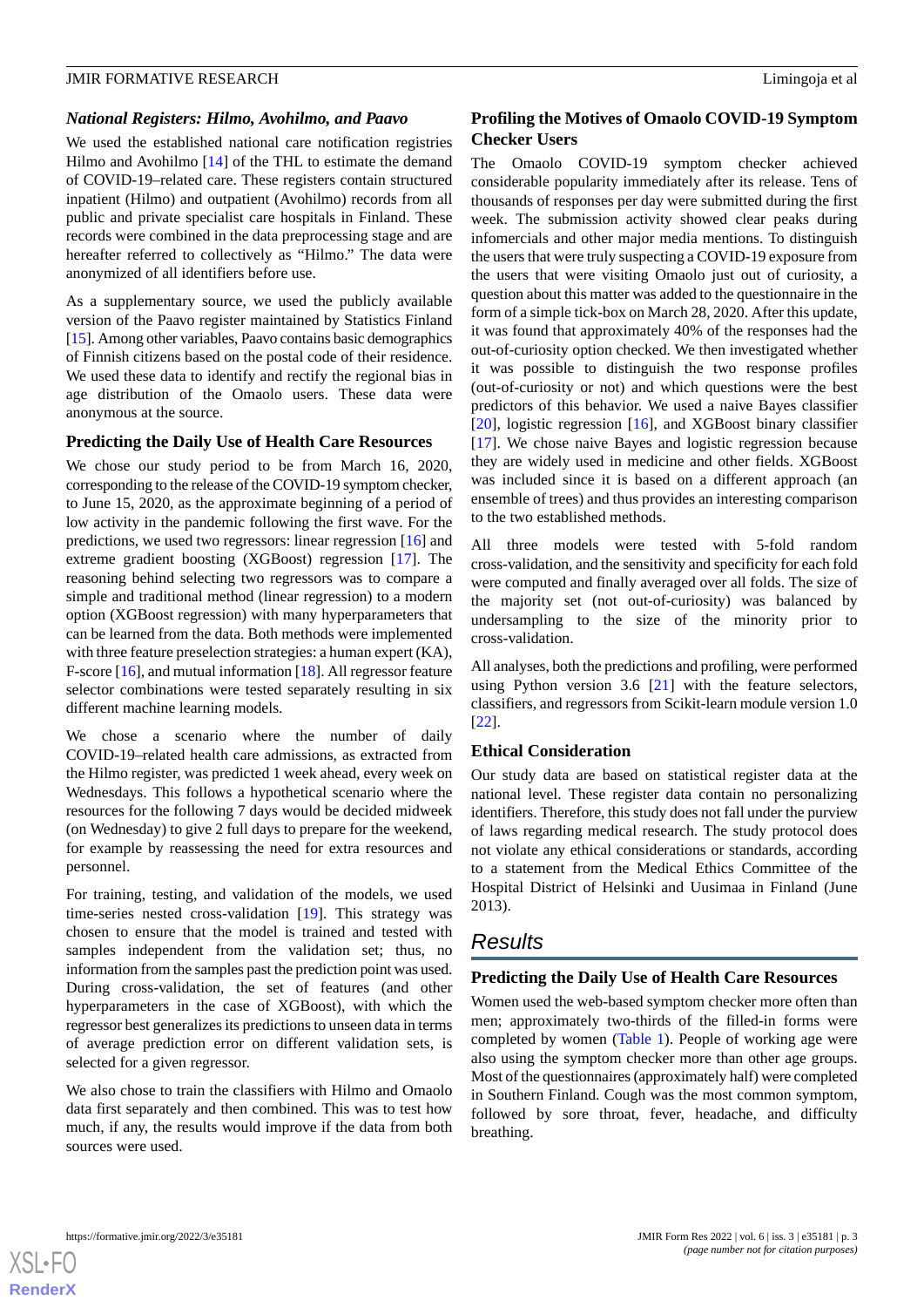<span id="page-3-0"></span>**Table 1.** Distribution of age, employment status, symptoms, and region of the filled-in Omaolo questionnaires.

| Characteristic                            | Total, $n$ $(\%)$ | Men, $n$ $(\%)$ | Women, n (%)   |
|-------------------------------------------|-------------------|-----------------|----------------|
| Age (years)                               |                   |                 |                |
| $0 - 9$                                   | 8652 (2.08)       | 4291 (2.81)     | 4361 (1.66)    |
| $10-19$                                   | 30,805 (7.41)     | 10,689 (6.99)   | 20,116 (7.68)  |
| $20 - 29$                                 | 93,511 (22.50)    | 30,241 (19.77)  | 63,270 (24.10) |
| 30-39                                     | 98,041 (23.59)    | 34,727 (22.71)  | 63,314 (24.11) |
| 40-49                                     | 77,869 (18.74)    | 29,010 (18.97)  | 48,859 (18.61) |
| 50-59                                     | 59,432 (14.30)    | 22,788 (14.90)  | 36,644 (13.96) |
| 60-69                                     | 31,935 (7.69)     | 13,392 (8.76)   | 18,543 (7.06)  |
| 70-79                                     | 12,824 (3.09)     | 6519 (4.26)     | 6305 (2.40)    |
| $\geq 80$                                 | 2453 (0.59)       | 1286 (0.84)     | 1167(0.44)     |
| Total                                     | 415,522           | 152,943         | 262,579        |
| <b>Employment status</b>                  |                   |                 |                |
| Not currently working                     | 133,199 (32.59)   | 47,674 (31.90)  | 85,525 (32.99) |
| Health care worker                        | 65,379 (16.00)    | 7953 (5.32)     | 57,426 (22.15) |
| Cannot avoid contact (service worker)     | 102,544 (25.09)   | 41,948 (28.07)  | 60,596 (23.37) |
| Can avoid contact                         | 107,558 (26.32)   | 51,869 (34.71)  | 55,689 (21.48) |
| Total                                     | 408,680           | 149,444         | 259,236        |
| <b>Symptoms</b>                           |                   |                 |                |
| Cough                                     | 140,661 (34.60)   | 53,364 (36.53)  | 87,297 (33.51) |
| Trouble breathing                         | 31,143 (7.66)     | 11,312 (7.74)   | 19,831 (7.61)  |
| Sore throat                               | 86,985 (21)       | 24,505 (16.78)  | 62,480 (23.99) |
| Headache                                  | 35,886 (8.83)     | 12,233 (8.37)   | 23,653 (9.08)  |
| Myalgia                                   | 10,213(2.51)      | 4552 (3.12)     | 5661 (2.17)    |
| Vomiting                                  | 7406 (1.82)       | 2640 (1.81)     | 4766 (1.83)    |
| Fever                                     | 59,041 (14.52)    | 23,842 (16.32)  | 35,199 (13.51) |
| Loss of smell                             | 433 (0.11)        | 182(0.12)       | 251(0.10)      |
| Dysphagia                                 | 7971 (1.96)       | 2946 (2.02)     | 5025 (1.93)    |
| Trismus                                   | 6469 (1.59)       | 1938 (1.33)     | 4531 (1.74)    |
| Trouble speaking                          | 6392 (1.57)       | 2971 (2.03)     | 3421 (1.31)    |
| Other                                     | 13,952(3.43)      | 5589 (3.83)     | 8363 (3.21)    |
| Total                                     | 406,552           | 146,074         | 260,478        |
| <b>Region</b>                             |                   |                 |                |
| Western central Finland (city of Tampere) | 42,759 (14.50)    | 15,370 (14.41)  | 27,389 (14.55) |
| Western coastal Finland (city of Turku)   | 36,321 (12.31)    | 13,155 (12.33)  | 23,166 (12.30) |
| Northern Finland (city of Oulu)           | 27,419 (9.30)     | 9894 (9.27)     | 17,525(9.31)   |
| Southern Finland (city of Helsinki)       | 149,145 (50.56)   | 54,447 (51.04)  | 94,698 (50.29) |
| Eastern Finland (city of Kuopio)          | 39,340 (13.34)    | 13,819 (12.95)  | 25,521 (13.55) |
| Total                                     | 294,984           | 106,685         | 188,299        |

For the analyses, we chose two regressors, linear regression and XGBoost, with three feature preselection strategies for each, and compared their performance. To predict the COVID-19–related admissions for each day, 7 days ahead of the prediction point, the features given to the model were

[XSL](http://www.w3.org/Style/XSL)•FO **[RenderX](http://www.renderx.com/)** extracted from the responses and the Hilmo register on the 7 and 14 days prior (lag variables). The use of lag variables essentially means that two sets of the time-dependent features were formed, with the first delayed 7 days and the second delayed 14 days. This was to ensure that no data from any of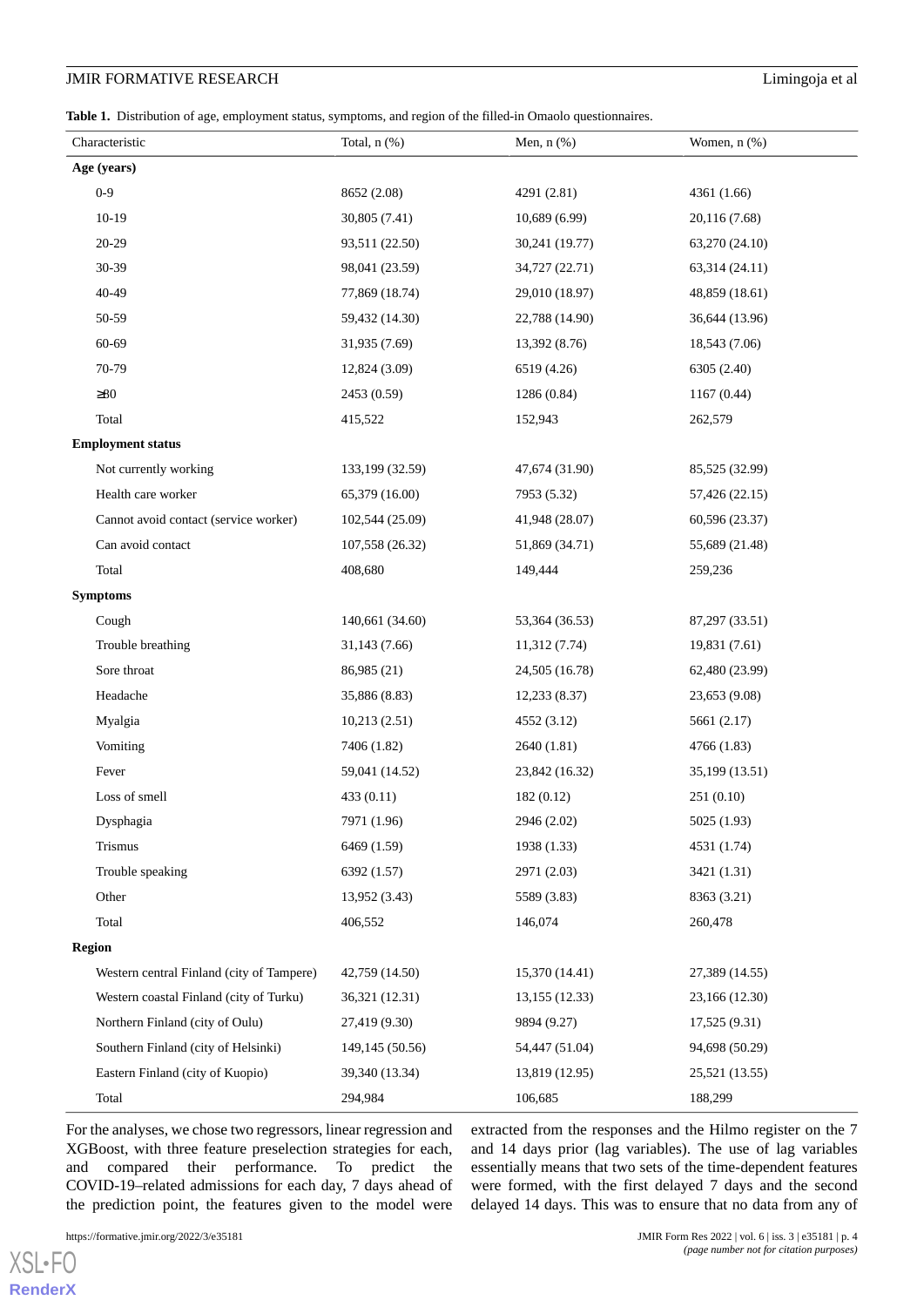the sources, Omaolo or Hilmo, were leaked past the point of prediction during feature selection, model training, or testing. The regressors were first trained with 5 expert-selected features: how many of the questionnaires were filled-in by people over 60 years old, how many reported lengths of symptoms were greater than 10 days, and how many were assigned the urgency code P1 (the most urgent) in the care recommendations, in addition to the number of COVID-19–related admissions. The feature preselectors F-score and mutual information were added later.

The predictions made by both models for data gathered between March 16, 2020, and June 15, 2020, were compared to the true admission count ([Figure 1\)](#page-4-0). The first 4 weeks were reserved for training the models before predictions were made in the week starting on April 16, 2020. For the consecutive weeks, the models were retrained with the data from the previous weeks. Both models made predictions with a similar error (linear regression: mean absolute error [MAE] 138, mean absolute percentage error [MAPE] 31; XGBoost regression: MAE 135, MAPE 31). The predictions become more accurate toward the end of the study period, since the models had more data to learn from, which reduced the sampling bias. May 22, 2020, was a public holiday in Finland, explaining a similar drop in the true admission count as on weekends.

<span id="page-4-0"></span>To check that the Omaolo questionnaire data are relevant for the predictions, we compared the error of both models with and without the questionnaire data, and only with the questionnaire data ([Table 2\)](#page-5-0). Both models achieved the lowest error when the

registry and the questionnaire data were combined, indicating that the questionnaire data are relevant for making accurate predictions compared to the registry data alone.

In addition to expert-selected features, we tested automated feature selection methods that select the top 8 features based on the F-score or mutual information of the feature with the predicted variable (number of admissions on a given day) [\(Table](#page-5-1) [3\)](#page-5-1). The F-score and mutual information are measures of dependence between the feature values and the values of the predicted variable in the historical data. Different feature selection strategies worked better for the two models: linear regression was the most accurate with the mutual information criterion, whereas XGBoost was the most accurate with the expert-selected features.

Older age groups, who are more likely to have a severe form of COVID-19 and hence be admitted to hospital, are underrepresented in the Omaolo questionnaire data. This could affect the performance of the models, as it is more difficult for the models to learn from imbalanced training data. To assess the problem, oversampling of the underrepresented age groups was performed to see if it would decrease the error of the models ([Table 4\)](#page-5-2). Resampling gave the linear regression model slightly smaller error, whereas the XGBoost regressor performed worse with resampling. These results indicate that it is not essential when minimizing the prediction error to oversample the questionnaire answers of the underrepresented age groups to match the age distribution of the population.

Figure 1. COVID-19–related admissions predicted by linear regression and extreme gradient boosting (XGBoost) regression models, together with the true admission count during the first wave of the pandemic in 2020.



[XSL](http://www.w3.org/Style/XSL)•FO **[RenderX](http://www.renderx.com/)**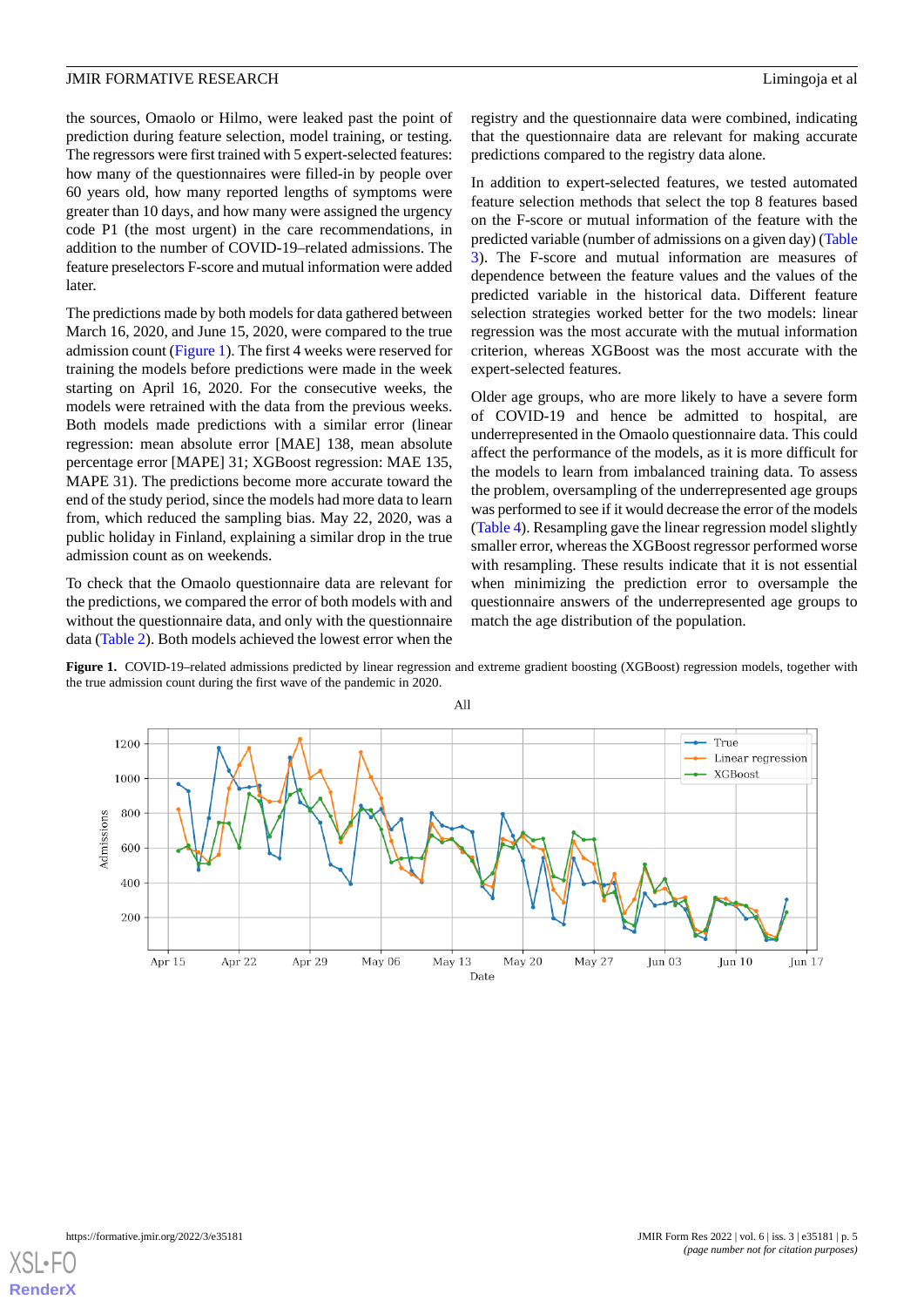<span id="page-5-0"></span>Table 2. Comparison of the effect of Omaolo<sup>a</sup> and Hilmo<sup>b</sup> data on the error of the models on expert-selected features.

| Mean absolute error<br>Mean absolute percentage error<br>Omaolo+Hilmo<br>31.33<br>137.79<br>175.38<br>44.60<br>Omaolo<br>34.98<br>Hilmo<br>184.37<br>31.78<br>Omaolo+Hilmo<br>139.11<br>Omaolo<br>46.94<br>165.18<br>Hilmo<br>46.63<br>178.92 |                                             |  |  |
|-----------------------------------------------------------------------------------------------------------------------------------------------------------------------------------------------------------------------------------------------|---------------------------------------------|--|--|
|                                                                                                                                                                                                                                               | Features                                    |  |  |
|                                                                                                                                                                                                                                               | <b>Linear regression</b>                    |  |  |
|                                                                                                                                                                                                                                               |                                             |  |  |
|                                                                                                                                                                                                                                               |                                             |  |  |
|                                                                                                                                                                                                                                               |                                             |  |  |
|                                                                                                                                                                                                                                               | <b>Extreme gradient boosting regression</b> |  |  |
|                                                                                                                                                                                                                                               |                                             |  |  |
|                                                                                                                                                                                                                                               |                                             |  |  |
|                                                                                                                                                                                                                                               |                                             |  |  |

<sup>a</sup>Omaolo: A web-based, CE-marked symptom self-assessment tool and medical device.

<span id="page-5-1"></span><sup>b</sup>Hilmo: National administrative register on hospital admissions.

**Table 3.** Comparison of the effect of different feature selection methods on the error of the models.

|                                             | Feature selection  | Mean absolute error | Mean absolute percentage error |
|---------------------------------------------|--------------------|---------------------|--------------------------------|
| <b>Linear regression</b>                    |                    |                     |                                |
|                                             | Expert-selected    | 137.79              | 31.33                          |
|                                             | F-score            | 141.40              | 30.46                          |
|                                             | Mutual information | 112.16              | 24.23                          |
| <b>Extreme gradient boosting regression</b> |                    |                     |                                |
|                                             | Expert-selected    | 139.11              | 31.78                          |
|                                             | F-score            | 150.07              | 36.40                          |
|                                             | Mutual information | 146.12              | 33.33                          |

<span id="page-5-2"></span>**Table 4.** The effect of oversampling on the error of the models with expert-selected features.

| Resampling                                  | Mean absolute error | Mean absolute percentage error |  |
|---------------------------------------------|---------------------|--------------------------------|--|
| <b>Linear regression</b>                    |                     |                                |  |
| No resampling                               | 137.79              | 31.33                          |  |
| Oversampling                                | 131.13              | 30.47                          |  |
| <b>Extreme gradient boosting regression</b> |                     |                                |  |
| No resampling                               | 139.11              | 31.78                          |  |
| Oversampling                                | 153.35              | 35.22                          |  |

## **Profiling the Motives of the Omaolo COVID-19 Symptom Checker Users**

The three different models produced the following sensitivity and specificity for detecting users that answered they were using the service out of curiosity: 0.622 and 0.367, respectively, for the naive Bayes classifier; 0.665 and 0.332, respectively, for logistic regression; and 0.607 and 0.388, respectively, for the XGBoost binary classifier. These results were acquired by maximizing the number of correct classifications.

## *Discussion*

## **Principal Results**

In this study, we examined whether it is possible to predict the national epidemic progression and the burden of health care using machine learning methods with real-life data on symptoms and usage of health care. The main finding of this study is that it is possible to predict national health care admissions related to COVID-19 using a symptom checker combined with register data by using machine learning methods with considerable accuracy (small MAPE error). These methods were tested in a scenario where the predictions were made 1 week ahead, once per week. The best model was achieved using the symptom checker data combined with register data (MAPE 24.23%). This result was reached by using linear regression with mutual

[XSL](http://www.w3.org/Style/XSL)•FO **[RenderX](http://www.renderx.com/)**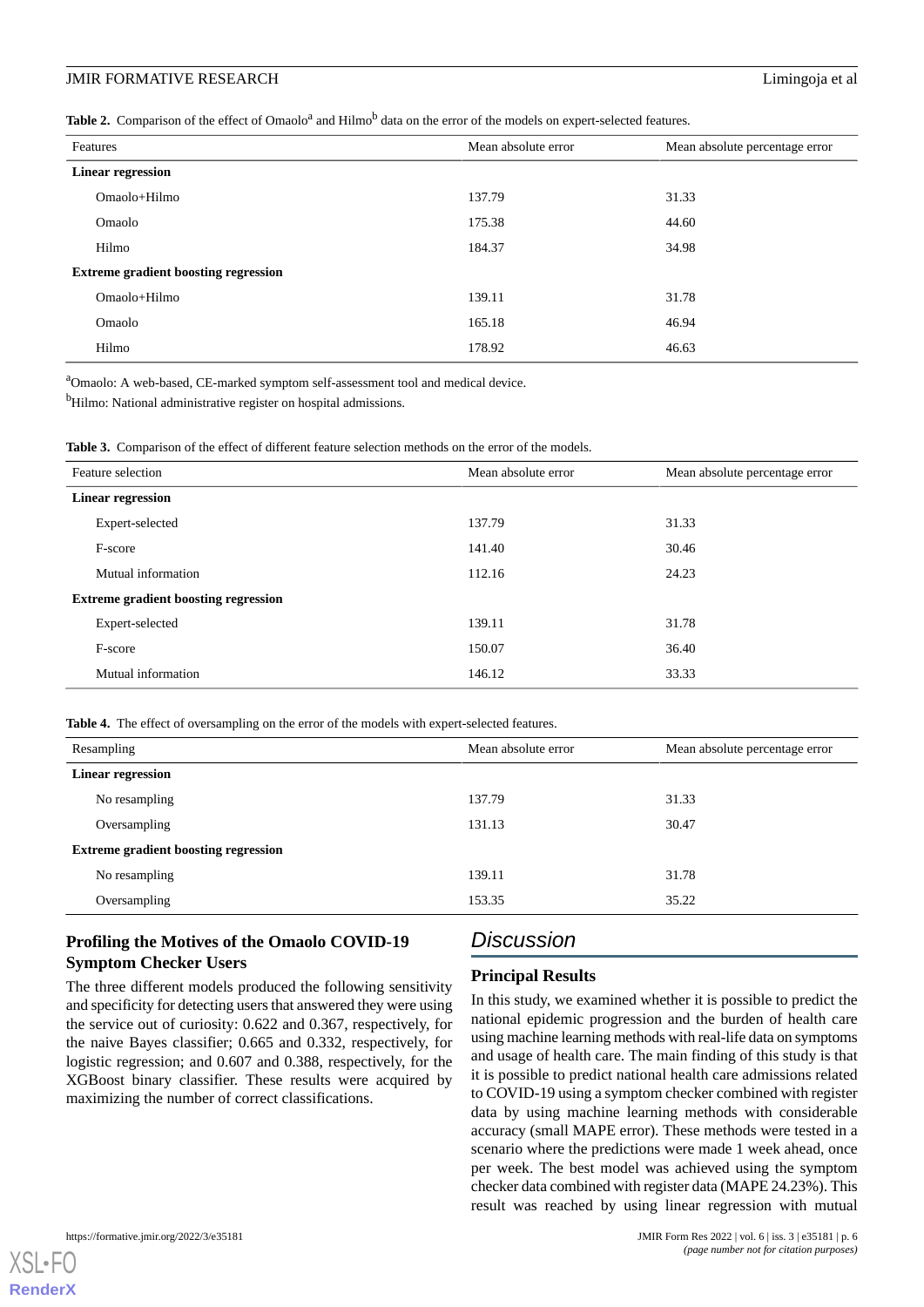information as the feature preselector. All tested models and combinations of feature preselectors and models were able to produce predictions that followed the true epidemic progression ([Figure 1](#page-4-0)). Overall, linear regression was better than XGBoost, although only marginally. This suggests that in our research scenario, there was no benefit in using a model that has many trainable hyperparameters (XGBoost regression) over a simple model (linear regression). All tested models seemed to improve toward the end of our study period as more data were available for training. Additionally, the differences in accuracy between the models were more visible at the start of the period and seemed to diminish toward the end. Based on the results, the F-score and especially mutual information appear to improve the results for linear regression. Feature preselection may improve the predictions by, for example, reducing the risk of overfitting. This is relevant in our data set since the feature set used in the classification was rather large and likely suffers from multicollinearity. Using the preselectors did not improve XGBoost regression. This suggests that we were not able to find a suitable preselection strategy for the method.

Finally, predictions that can follow the progression can be made using either Omaolo symptom checks or historic Hilmo counts separately. However, the best results were achieved by combining both. Adding Omaolo to Hilmo counts reduced the MAPE of linear regression from 34.98% to 31.33% and that of XGBoost from 46.63% to 31.78%. These results suggest that Omaolo contains information of the pandemic progression that is not present in Hilmo alone.

Oversampling the data to balance the regional differences between the Omaolo users and general population seemed to produce conflicting results: marginal gain with linear regression but loss of accuracy with XGBoost. Oversampling leads to added complexity in the analysis pipeline, and without a clear benefit, its use is hard to justify.

### **Profiling the Motives of the Omaolo COVID-19 Symptom Checker Users**

The answer profiles of those using the COVID-19 symptom checker out of curiosity were very similar to those of the other users, and no reliable classification between the groups could be made by any of the tested models. Neither of the groups reported longer or more serious symptoms over the other. The only striking difference between the groups was that there appeared to be more out-of-curiosity responses during high service utilization such as after television infomercials.

#### **Consideration of Other Sources**

We also considered using the daily number of phone calls received at the 116117 Medical Helpline service. The 116117 Medical Helpline provides professional assistance on health care–related topics in urgent, but nonemergency cases to over 4 million Finns in extended business hours. However, since it was not possible to extract the topic of the call, whether they were COVID-19–related or not, and since the calls could be localized with much poorer resolution than with the rest of the sources, this data set was eventually dropped from the analyses.

The Google Trends [\[23](#page-8-16)] of popular COVID-19–related search terms was another potential data source considered for analyses.

[XSL](http://www.w3.org/Style/XSL)•FO **[RenderX](http://www.renderx.com/)** However, it was found that the publicly available Finnish trends only covered major cities. Additionally, the overlap of trending search terms between cities was found to be small, making the data very sparse. For these reasons, this data set was not used in the analyses.

#### **Strengths and Limitations**

This study had several potential limitations. A considerable number of responses (132,951) were not saved during the study period. Nearly all of these were submitted during the first 2 weeks of the study, complicating the analysis for the first month. This may have contributed to the relatively poor prediction accuracy for the related weeks by delaying the convergence of the regressors to the true admission count.

The true admission count showed a strong diminishing trend toward the end of our study period. During the last weeks of the period, there were days when only a few dozen new admissions were recorded nationally. Because our error metric, MAPE, is relative to the true values, if these values are small, error values will appear high even though the absolute error between true and predicted counts remains low. Despite this, we decided to use MAPE for its intuitiveness, wide use, and easy comparability of the error between the days, weeks, and methods.

At the beginning, the survey did not include an item about the motive to fill in the survey (ie, whether it was due to actual symptoms or out of curiosity). This adds some additional forms to our data that do not reflect the situation at hand. The proportion of responses filled-in out of curiosity remained remarkably stable at around 40% throughout the study period. Moreover, the results of trying to separate the responses filled-in out of curiosity from the rest with binary classifiers (naive Bayes, logistic regression, XGBoost classifier) failed to reveal any meaningful differences between the answer profiles of these groups. Thus, we did not find a justification to remove these responses from the analyses or handle them differently than the rest of responses (not filled-in out of curiosity).

The data available for this study contained COVID-19–related admissions data with a steady downward trend, and it would have been interesting to see if the models could predict a reversal of the trend before it occurs. However, there is weekly variability in the admissions and the models learned this pattern well. An interesting deviation from the weekly pattern was Ascension Day on Thursday, May 21, which was a public holiday in Finland. The models did not have enough training data on admissions on public holidays on a weekday to predict a similar dip in the admissions as on weekends, although longer data sets could allow the models to learn this pattern as well.

Much of the prediction errors took place during days that showed sharp peaks of increased or decreased demand that were not immediately explainable with the data available. Some of these errors may be due to technical reasons such as a major care provider suffering an error on one day and reporting higher counts on the following day. Naturally, these kinds of special events cannot be learned from the admission count data alone. On a positive note, the developed models appear robust and thus not susceptible to these kinds of anomalies.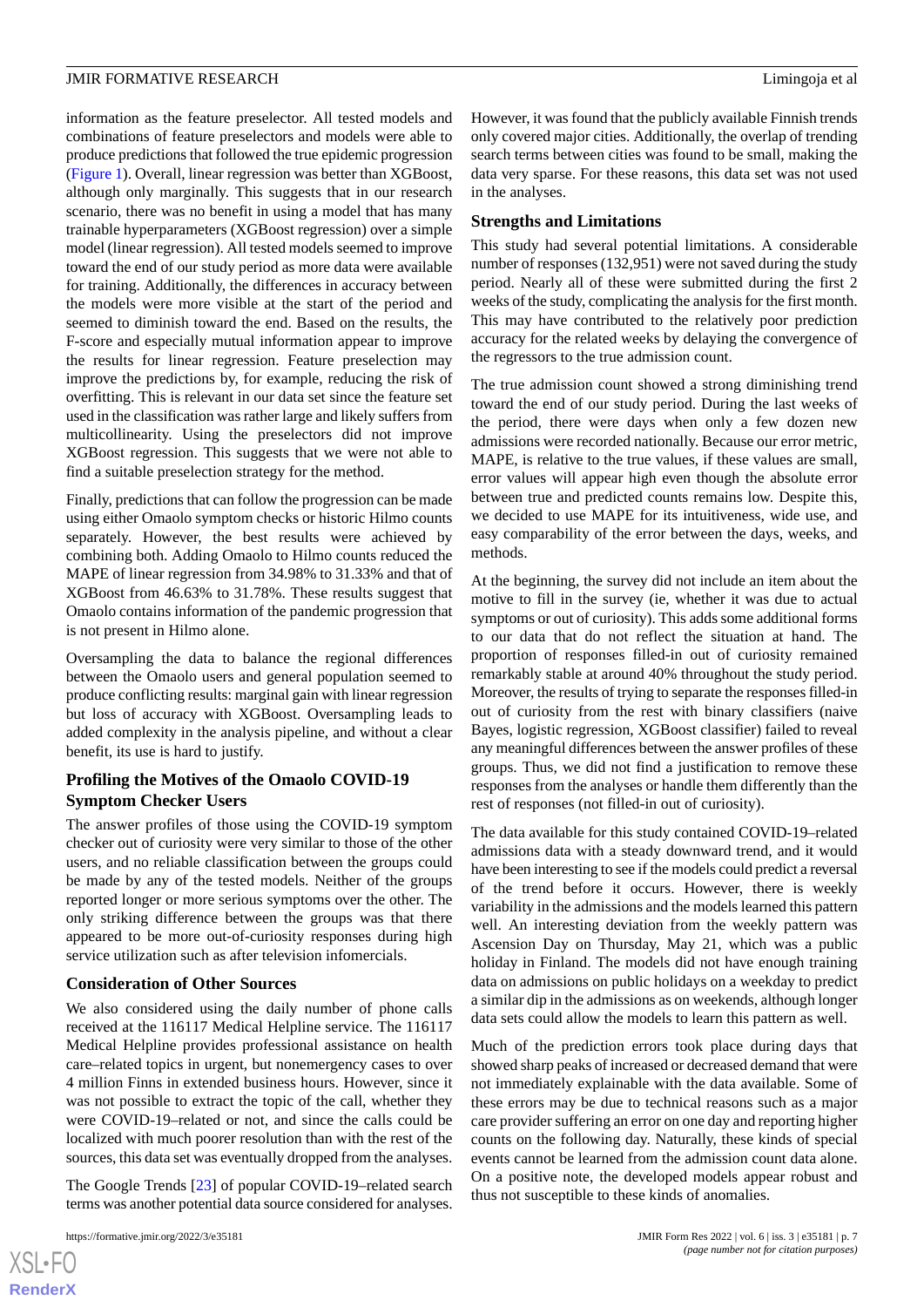One could also question if biological tests make other monitoring redundant. While in many countries biological tests are performed to follow the pandemic, it is important to note that online symptom checking does not replace the need for biological testing but provides a different and valuable perspective. In many countries, including Finland, the testing services are saturated, and only some population groups get tested, making our picture of the pandemic progression biased. Biological testing further comes with an immense cost, particularly with an exponential rise in cases.

The symptom checker, in turn, can be filled in anytime and by large numbers. Furthermore, it can be continuously updated to include the most relevant questions. It is possible that the health care burden is going to change even quite rapidly, and we can see that using Omaolo surveys, even without an indication from the time-series data. Additionally, the machine learning models are trained every week, allowing adaptability to changes in the statistical relationship between the predictors and the predicted variable as the pandemic progresses.

Furthermore, while our data only cover the first wave of the pandemic, the results remain important from the perspective of early decision-making against a new threat, and overcoming the challenge on modeling a novel phenomenon from the start with no history. Additionally, we do not only validate the data, but our approach further enables the prediction and modeling of the pandemic. Emergence of vaccinations, new variants, new policies, and restrictions will all affect the progression of the pandemic. These changes have also affected Omaolo, which has been continuously updated (eg, including questions about vaccination status). Our prediction models are also upgradeable continuously; thus, the drift in data and concept can be mitigated on the go, and features that will drop or rise in importance can be monitored along with the actual result of the prediction.

Finally, the lack of reported anosmia could suggest a lack of specificity. In our data, anosmia is a rarely reported symptom. It is also a known problem that without a specific test, COVID-19 is notoriously hard to distinguish from a common flu. Despite the relatively small number of reported anosmia cases, we have other features that have been shown to be highly significant in predicting International Classification of Diseases-10– and International Classification of Primary Care-2–coded admissions. These include features such as how many of the questionnaires were filled-in by people over 60 years old, how many reported lengths of symptoms were greater than 10 days, and how many were assigned an urgency code P1 (the most urgent) in the care recommendations.

Alternatively, if anosmia is important for specificity, it is likely that we have more false positives and our final models are less accurate. In other words, with the key symptoms, the precision of the model is improved and the error is smaller. The consequence of such a lack depends on how the results are used. If the burden of health care were solely estimated based on these models, we might underestimate the need for health care. However, it is unlikely that the model would be used to define any absolute health care need, whereas it can provide an indication to prepare for an increased health care burden.

The study also has several strengths. We had access to a nationwide online symptom checker data source, Omaolo*,* which is a CE-marked medical device complying with the Medical Device Directive, used by health care and social service professionals [\[24](#page-8-17)]. We also had data on all hospital admission records from public or private hospitals in Finland on a weekly basis. Such data are rarely available anywhere in the world and provide unique opportunities to produce new information about the possibilities of using such real-life data in predicting a subsequent health care burden. Similar symptom checkers could be adopted for use in many other countries, and they could provide an opportunity to collect data on symptom development very rapidly and at a relatively low cost at a national level. These symptom checkers and the findings are not restricted or solely applicable to the current pandemic or its first wave, but could be applied in any other future epidemic or pandemic or for the collection of other types of symptoms as well.

In addition, a clear advantage of machine learning methods is that both the model section and fit are automatized. This means that the prediction method adapts in the face of any new data and attempts to make as accurate predictions as possible with the data in use at any given time. However, in case the phenomenon in question changes notably, changes in data use and sources and machine learning methods are also required.

#### **Conclusions**

Our study shows that COVID-19–related health care admissions in the short term can be predicted with considerable accuracy using symptom checker data combined with register data based on machine learning methods. This type of approach could help health care providers better assess the burden of the health care system in advance, which would make resource allocation more predictable. Furthermore, we consider that this type of approach could also be implemented in different stages of the pandemic and in future pandemics as well.

#### **Acknowledgments**

<span id="page-7-0"></span>This study is supported by ITEA/Business Finland grant ITEA-2019-18022-IVVES and Business Finland grant 32258/31/2020/AHMED.

#### **Conflicts of Interest**

None declared.

#### **Multimedia Appendix 1**

Symptom checker questionnaire.

https://formative.jmir.org/2022/3/e35181 JMIR Form Res 2022 | vol. 6 | iss. 3 | e35181 | p. 8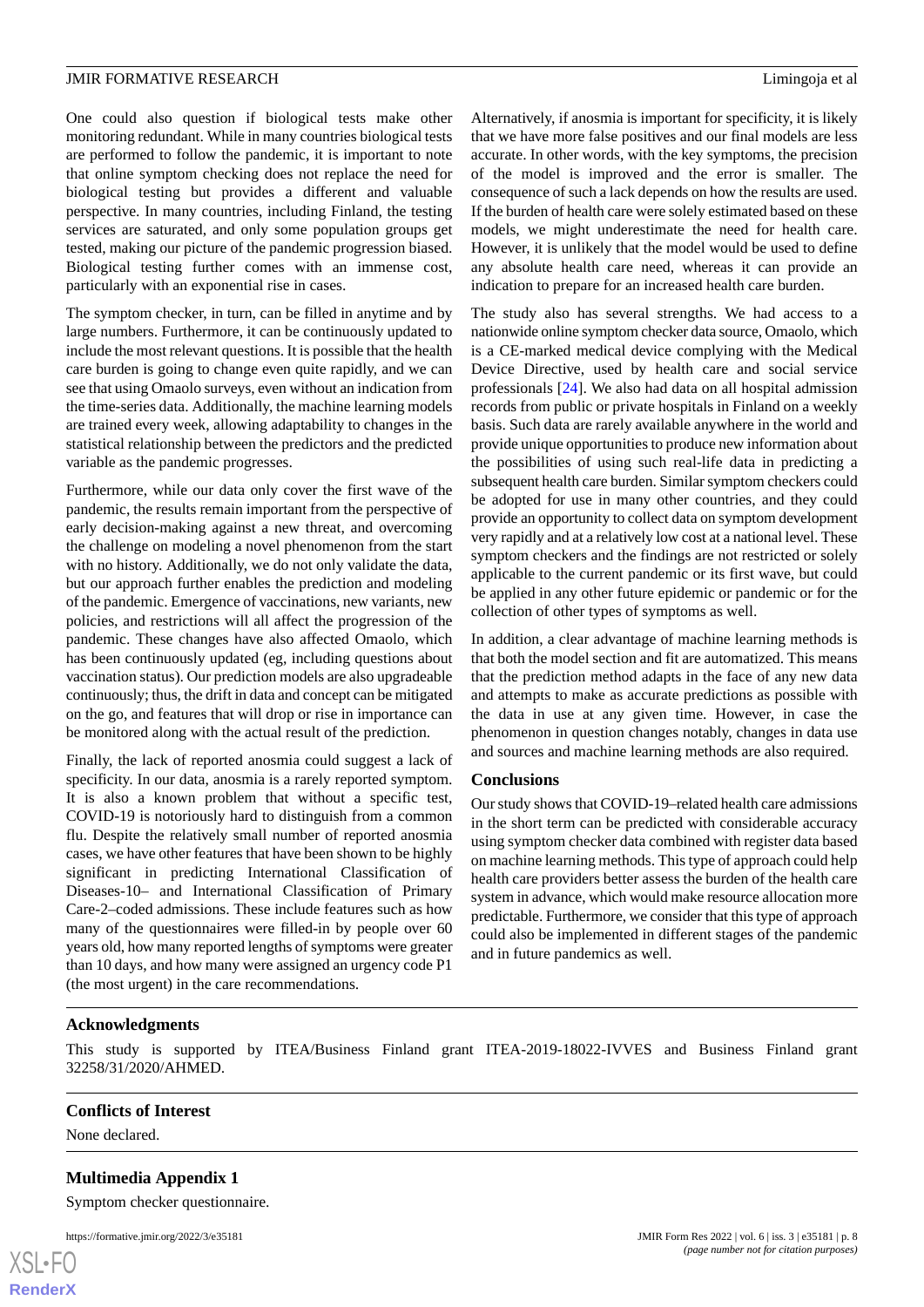#### [[DOCX File , 17 KB](https://jmir.org/api/download?alt_name=formative_v6i3e35181_app1.docx&filename=01cd4a313452f4d70d9fd993e91c21d4.docx)-[Multimedia Appendix 1\]](https://jmir.org/api/download?alt_name=formative_v6i3e35181_app1.docx&filename=01cd4a313452f4d70d9fd993e91c21d4.docx)

#### <span id="page-8-0"></span>**References**

- 1. Tiirinki H, Tynkkynen L, Sovala M, Atkins S, Koivusalo M, Rautiainen P, et al. COVID-19 pandemic in Finland Preliminary analysis on health system response and economic consequences. Health Policy Technol 2020 Dec;9(4):649-662 [\[FREE](http://europepmc.org/abstract/MED/32874860) [Full text\]](http://europepmc.org/abstract/MED/32874860) [doi: [10.1016/j.hlpt.2020.08.005\]](http://dx.doi.org/10.1016/j.hlpt.2020.08.005) [Medline: [32874860\]](http://www.ncbi.nlm.nih.gov/entrez/query.fcgi?cmd=Retrieve&db=PubMed&list_uids=32874860&dopt=Abstract)
- <span id="page-8-1"></span>2. Zhou F, Yu T, Du R, Fan G, Liu Y, Liu Z, et al. Clinical course and risk factors for mortality of adult inpatients with COVID-19 in Wuhan, China: a retrospective cohort study. Lancet 2020 Mar 28;395(10229):1054-1062 [[FREE Full text](http://europepmc.org/abstract/MED/32171076)] [doi: [10.1016/S0140-6736\(20\)30566-3](http://dx.doi.org/10.1016/S0140-6736(20)30566-3)] [Medline: [32171076\]](http://www.ncbi.nlm.nih.gov/entrez/query.fcgi?cmd=Retrieve&db=PubMed&list_uids=32171076&dopt=Abstract)
- <span id="page-8-2"></span>3. Zhu N, Zhang D, Wang W, Li X, Yang B, Song J, China Novel Coronavirus Investigating Research Team. A novel coronavirus from patients with pneumonia in China, 2019. N Engl J Med 2020 Feb 20;382(8):727-733 [[FREE Full text](http://europepmc.org/abstract/MED/31978945)] [doi: [10.1056/NEJMoa2001017\]](http://dx.doi.org/10.1056/NEJMoa2001017) [Medline: [31978945\]](http://www.ncbi.nlm.nih.gov/entrez/query.fcgi?cmd=Retrieve&db=PubMed&list_uids=31978945&dopt=Abstract)
- <span id="page-8-3"></span>4. Rolling updates on coronavirus disease (COVID-19). World Health Organization. URL: [https://www.who.int/emergencies/](https://www.who.int/emergencies/diseases/novel-coronavirus-2019/events-as-they-happen) [diseases/novel-coronavirus-2019/events-as-they-happen](https://www.who.int/emergencies/diseases/novel-coronavirus-2019/events-as-they-happen) [accessed 2021-10-24]
- 5. Jormanainen V, Kaikkonen R, Isosomppi S. The Finns quickly found the coronavirus symptom assessment online service: those who responded to the Omaolo coronavirus symptom assessment from 16 March to 15 May, 2020. Helsinki: Finnish Institute for Health and Welfare; 2020.
- 6. Judson TJ, Odisho AY, Neinstein AB, Chao J, Williams A, Miller C, et al. Rapid design and implementation of an integrated patient self-triage and self-scheduling tool for COVID-19. J Am Med Inform Assoc 2020 Jun 01;27(6):860-866 [[FREE](http://europepmc.org/abstract/MED/32267928) [Full text\]](http://europepmc.org/abstract/MED/32267928) [doi: [10.1093/jamia/ocaa051\]](http://dx.doi.org/10.1093/jamia/ocaa051) [Medline: [32267928\]](http://www.ncbi.nlm.nih.gov/entrez/query.fcgi?cmd=Retrieve&db=PubMed&list_uids=32267928&dopt=Abstract)
- 7. Galmiche S, Rahbe E, Fontanet A, Dinh A, Bénézit F, Lescure F, et al. Implementation of a self-triage web application for suspected COVID-19 and its impact on emergency call centers: observational study. J Med Internet Res 2020 Nov 23;22(11):e22924 [\[FREE Full text](https://www.jmir.org/2020/11/e22924/)] [doi: [10.2196/22924\]](http://dx.doi.org/10.2196/22924) [Medline: [33147165\]](http://www.ncbi.nlm.nih.gov/entrez/query.fcgi?cmd=Retrieve&db=PubMed&list_uids=33147165&dopt=Abstract)
- 8. Timmers T, Janssen L, Stohr J, Murk JL, Berrevoets MAH. Using eHealth to support COVID-19 education, self-assessment, and symptom monitoring in the Netherlands: observational study. JMIR Mhealth Uhealth 2020 Jun 23;8(6):e19822 [\[FREE](https://mhealth.jmir.org/2020/6/e19822/) [Full text\]](https://mhealth.jmir.org/2020/6/e19822/) [doi: [10.2196/19822\]](http://dx.doi.org/10.2196/19822) [Medline: [32516750](http://www.ncbi.nlm.nih.gov/entrez/query.fcgi?cmd=Retrieve&db=PubMed&list_uids=32516750&dopt=Abstract)]
- 9. Bastiani L, Fortunato L, Pieroni S, Bianchi F, Adorni F, Prinelli F, et al. Rapid COVID-19 screening based on self-reported symptoms: psychometric assessment and validation of the EPICOVID19 Short Diagnostic Scale. J Med Internet Res 2021 Jan 06;23(1):e23897 [[FREE Full text](https://www.jmir.org/2021/1/e23897/)] [doi: [10.2196/23897\]](http://dx.doi.org/10.2196/23897) [Medline: [33320825](http://www.ncbi.nlm.nih.gov/entrez/query.fcgi?cmd=Retrieve&db=PubMed&list_uids=33320825&dopt=Abstract)]
- <span id="page-8-4"></span>10. Rossman H, Keshet A, Shilo S, Gavrieli A, Bauman T, Cohen O, et al. A framework for identifying regional outbreak and spread of COVID-19 from one-minute population-wide surveys. Nat Med 2020 May;26(5):634-638 [\[FREE Full text](http://europepmc.org/abstract/MED/32273611)] [doi: [10.1038/s41591-020-0857-9\]](http://dx.doi.org/10.1038/s41591-020-0857-9) [Medline: [32273611](http://www.ncbi.nlm.nih.gov/entrez/query.fcgi?cmd=Retrieve&db=PubMed&list_uids=32273611&dopt=Abstract)]
- <span id="page-8-5"></span>11. Drew DA, Nguyen LH, Steves CJ, Menni C, Freydin M, Varsavsky T, COPE Consortium. Rapid implementation of mobile technology for real-time epidemiology of COVID-19. Science 2020 Jun 19;368(6497):1362-1367 [[FREE Full text](http://europepmc.org/abstract/MED/32371477)] [doi: [10.1126/science.abc0473\]](http://dx.doi.org/10.1126/science.abc0473) [Medline: [32371477](http://www.ncbi.nlm.nih.gov/entrez/query.fcgi?cmd=Retrieve&db=PubMed&list_uids=32371477&dopt=Abstract)]
- <span id="page-8-7"></span><span id="page-8-6"></span>12. Jormanainen V, Soininen L. Use and users of the web-based Omaolo Covid-19 symptom self-assesment tool in Finland since March 16, 2020. Stud Health Technol Inform 2021 May 27;281:739-743. [doi: [10.3233/SHTI210270](http://dx.doi.org/10.3233/SHTI210270)] [Medline: [34042674](http://www.ncbi.nlm.nih.gov/entrez/query.fcgi?cmd=Retrieve&db=PubMed&list_uids=34042674&dopt=Abstract)]
- <span id="page-8-9"></span><span id="page-8-8"></span>13. Budd J, Miller BS, Manning EM, Lampos V, Zhuang M, Edelstein M, et al. Digital technologies in the public-health response to COVID-19. Nat Med 2020 Aug;26(8):1183-1192. [doi: [10.1038/s41591-020-1011-4](http://dx.doi.org/10.1038/s41591-020-1011-4)] [Medline: [32770165](http://www.ncbi.nlm.nih.gov/entrez/query.fcgi?cmd=Retrieve&db=PubMed&list_uids=32770165&dopt=Abstract)]
- <span id="page-8-10"></span>14. Sund R. Quality of the Finnish Hospital Discharge Register: a systematic review. Scand J Public Health 2012 Aug;40(6):505-515. [doi: [10.1177/1403494812456637\]](http://dx.doi.org/10.1177/1403494812456637) [Medline: [22899561\]](http://www.ncbi.nlm.nih.gov/entrez/query.fcgi?cmd=Retrieve&db=PubMed&list_uids=22899561&dopt=Abstract)
- <span id="page-8-11"></span>15. Paavo database. Statistics Finland. URL: [https://www.stat.fi/tup/paavo/index\\_en.html](https://www.stat.fi/tup/paavo/index_en.html) [accessed 2021-10-30]
- <span id="page-8-12"></span>16. James G, Witten D, Hastie T, Tibshirani R. An introduction to statistical learning with applications in R. New York: Springer; 2013.
- <span id="page-8-13"></span>17. Chen T, Guestrin C. XGBoost: a scalable tree boosting system. 2016 Presented at: KDD '16 22nd ACM SIGKDD International Conference on Knowledge Discovery and Data Mining; August 13-17, 2016; San Francisco. [doi: [10.1145/2939672.2939785\]](http://dx.doi.org/10.1145/2939672.2939785)
- <span id="page-8-15"></span><span id="page-8-14"></span>18. Kraskov A, Stögbauer H, Grassberger P. Estimating mutual information. Phys Rev E 2004 Jun 23;69(6):066138. [doi: [10.1103/physreve.69.066138](http://dx.doi.org/10.1103/physreve.69.066138)]
- <span id="page-8-17"></span><span id="page-8-16"></span>19. Cochrane C. Time series nested cross validation. Towards Data Science. 2018 May 18. URL: [https://towardsdatascience.](https://towardsdatascience.com/time-series-nested-cross-validation-76adba623eb9) [com/time-series-nested-cross-validation-76adba623eb9](https://towardsdatascience.com/time-series-nested-cross-validation-76adba623eb9) [accessed 2021-10-31]
- 20. McCallum A, Nigam K. A comparison of event models for Naive Bayes text classification. AAAI Technical Report WS-98-05. AAAI. URL:<https://www.aaai.org/Papers/Workshops/1998/WS-98-05/WS98-05-007.pdf> [accessed 2021-10-31]
- 21. Python. URL:<https://www.python.org> [accessed 2021-10-31]
- 22. Scikit-learn. URL: <https://scikit-learn.org/stable/> [accessed 2021-10-31]
- 23. Google Trends. Google. URL: <http://www.google.com/trends/> [accessed 2021-10-30]
- 24. Omaolo instructions for use. Omaolo. URL:<https://www.omaolo.fi/kayttoohjeet/omaolo-instructions.pdf> [accessed 2021-10-31]

[XSL](http://www.w3.org/Style/XSL)•FO **[RenderX](http://www.renderx.com/)**